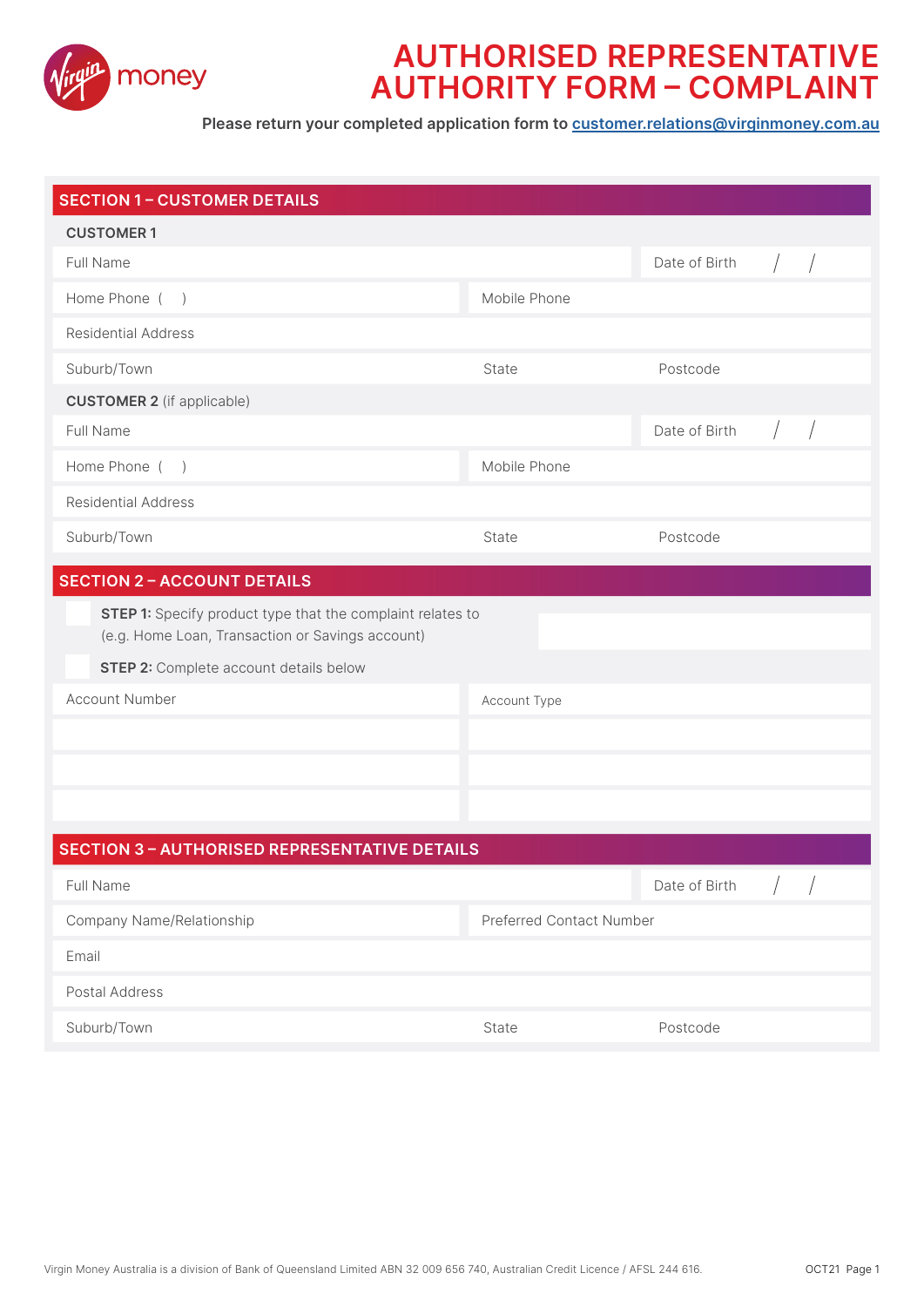

# **AUTHORISED REPRESENTATIVE AUTHORITY FORM – COMPLAINT**

**Please return your completed application form to customer.relations@virginmoney.com.au**

### **SECTION 4 – AUTHORITY**

I/we the customer/s authorise the above Authorised Representative to act as my/our agent in relation to this complaint to:

- Seek and exchange personal information (including information related to credit, financial affairs or sensitive information about me and my accounts) from Virgin Money;
- Negotiate and enter into arrangements that are binding on me/us related to the account/s; and
- Act on my/our behalf until this authority is revoked.
- I/we the customer/s understand that:
- Standard account notification (including account statements and other prescribed notices) can still be sent to me/us by Virgin Money;
- If an agreement is made, my/our written consent may be required;
- Virgin Money will rely on the information provided and the declaration and privacy consent previously provided by me/ us to Virgin Money;
- Virgin Money will communicate with the above Authorised Representative via phone, letter, email or other forms of communication as agreed and which may be required, unless:
	- we specifically requested the Virgin Money to have direct communications with us;
	- Virgin Money reasonably believes that above Authorised Representative is acting against our best interests;
	- Virgin Money reasonably believes that above Authorised Representative is acting in a deceptive or misleading manner with us and/or Virgin Money; or
	- at the time Virgin Money is dealing with your complaint above Authorised Representative has been excluded by the Australian Financial Complaints Authority (AFCA) from representing complainants in relation to any complaint lodged by us with AFCA; and
- This authority can be revoked by contacting Virgin Money on **1800 574 766** or at the address set out in Section 6 below.

The Authorised Representative by signing the below:

- Agrees to act as an authorised representative contact for the above customer/s until such time as this authority is revoked;
- Acknowledges they have no authority to access or operate the above customer/s account/s;
- Consent to my personal information being collected for the purpose of acting as Authorised Representative for the above customer/s as outlined below; and
- Acknowledge this authority can be revoked by the Authorised Representative contacting Virgin Money on **1800 574 766** or at the address set out in Section 6 below.

### **SECTION 5 – SIGNATURES**

| Signature of Customer 1                |              |                      |  |
|----------------------------------------|--------------|----------------------|--|
|                                        | Date         | $\frac{1}{2}$        |  |
| Signature of Customer 2                |              |                      |  |
|                                        | Date $/$ $/$ |                      |  |
| Signature of Authorised Representative |              |                      |  |
|                                        | Date         | $\frac{1}{\sqrt{2}}$ |  |

If you are a proposed authorised representative, we collect your personal information in order to be able to contact you as the account holder has requested. If you do not provide the information we request, we may be unable to accept you as an authorised representative. Our privacy policy is available online which further outlines these requirements. It covers:

- How you can access the personal information we hold about you and ask for it to be corrected;
- How you may complain about a breach of the Australian Privacy Principles or a registered privacy code and how we will deal with your complaint;
- How we collect, hold, use and disclose your personal information in more detail.